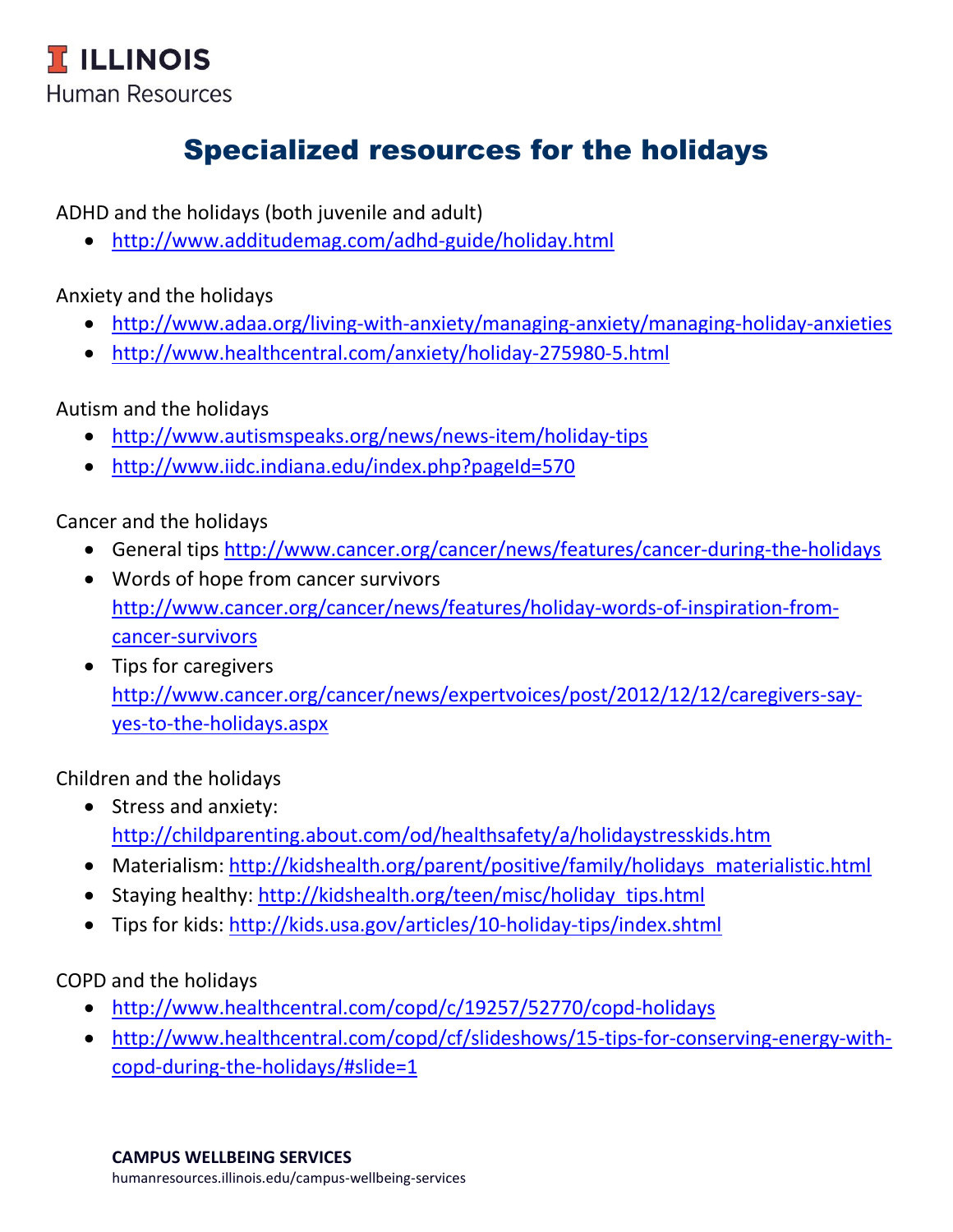Crohns and Colitis and the holidays

- [http://www.ucandcrohns.org/src\\_subarticle.php?tbl=src\\_holidays&id=1](http://www.ucandcrohns.org/src_subarticle.php?tbl=src_holidays&id=1)
- <http://www.ccfa.org/news/holiday-season-particularly.html>

Dementia and the holidays

- Caregivers guide to the holidays
- http://www.alz.org/documents/colorado/Holiday Guide for Alzheimers Caregivers(2). [pdf](http://www.alz.org/documents/colorado/Holiday_Guide_for_Alzheimers_Caregivers(2).pdf)
- Keeping the happy during the holidays [http://www.alz.org/documents/colorado/Keeping\\_the\\_Happy\\_in\\_the\\_Holidays.pdf](http://www.alz.org/documents/colorado/Keeping_the_Happy_in_the_Holidays.pdf)

Depression and the holidays

- [http://www.mayoclinic.org/healthy-living/stress-management/in-depth/stress/art-](http://www.mayoclinic.org/healthy-living/stress-management/in-depth/stress/art-20047544)[20047544](http://www.mayoclinic.org/healthy-living/stress-management/in-depth/stress/art-20047544)
- http://www.medicinenet.com/holiday depression and stress/article.htm

Diabetes and the holidays

<http://www.cdc.gov/Features/DiabetesManagement/>

Fibromyalgia and chronic fatigue syndrome and the holidays

<http://chronicfatigue.about.com/od/copingwithfmscfs/ss/holidaysurvival.htm>

Grieving and the holidays

<http://www.webmd.com/depression/holidays07/grief-during-holidays>

Holiday travel

- Healthy travel: [http://health.usnews.com/health-news/blogs/on](http://health.usnews.com/health-news/blogs/on-fitness/2010/11/15/10-ways-to-stay-healthy-during-holiday-travel)[fitness/2010/11/15/10-ways-to-stay-healthy-during-holiday-travel](http://health.usnews.com/health-news/blogs/on-fitness/2010/11/15/10-ways-to-stay-healthy-during-holiday-travel)
- Traveling with kids: <http://www.startribune.com/lifestyle/kidshealth/childrens/232384031.html>

Specialized diets

- Kidney disease eating tips <http://www.kidney-support.org/ckd-diet/716.html>
- Diabetes holiday eating tips [http://www.diabetes.org/food-and-fitness/food/planning](http://www.diabetes.org/food-and-fitness/food/planning-meals/holiday-meal-planning/)[meals/holiday-meal-planning/](http://www.diabetes.org/food-and-fitness/food/planning-meals/holiday-meal-planning/)
- Cancer treatment eating tips [http://www.cancer.org/cancer/news/expertvoices/post/2012/12/03/holiday-eating](http://www.cancer.org/cancer/news/expertvoices/post/2012/12/03/holiday-eating-tips-if-youre-in-cancer-treatment.aspx)[tips-if-youre-in-cancer-treatment.aspx](http://www.cancer.org/cancer/news/expertvoices/post/2012/12/03/holiday-eating-tips-if-youre-in-cancer-treatment.aspx)

**CAMPUS WELLBEING SERVICES** humanresources.illinois.edu/campus-wellbeing-services